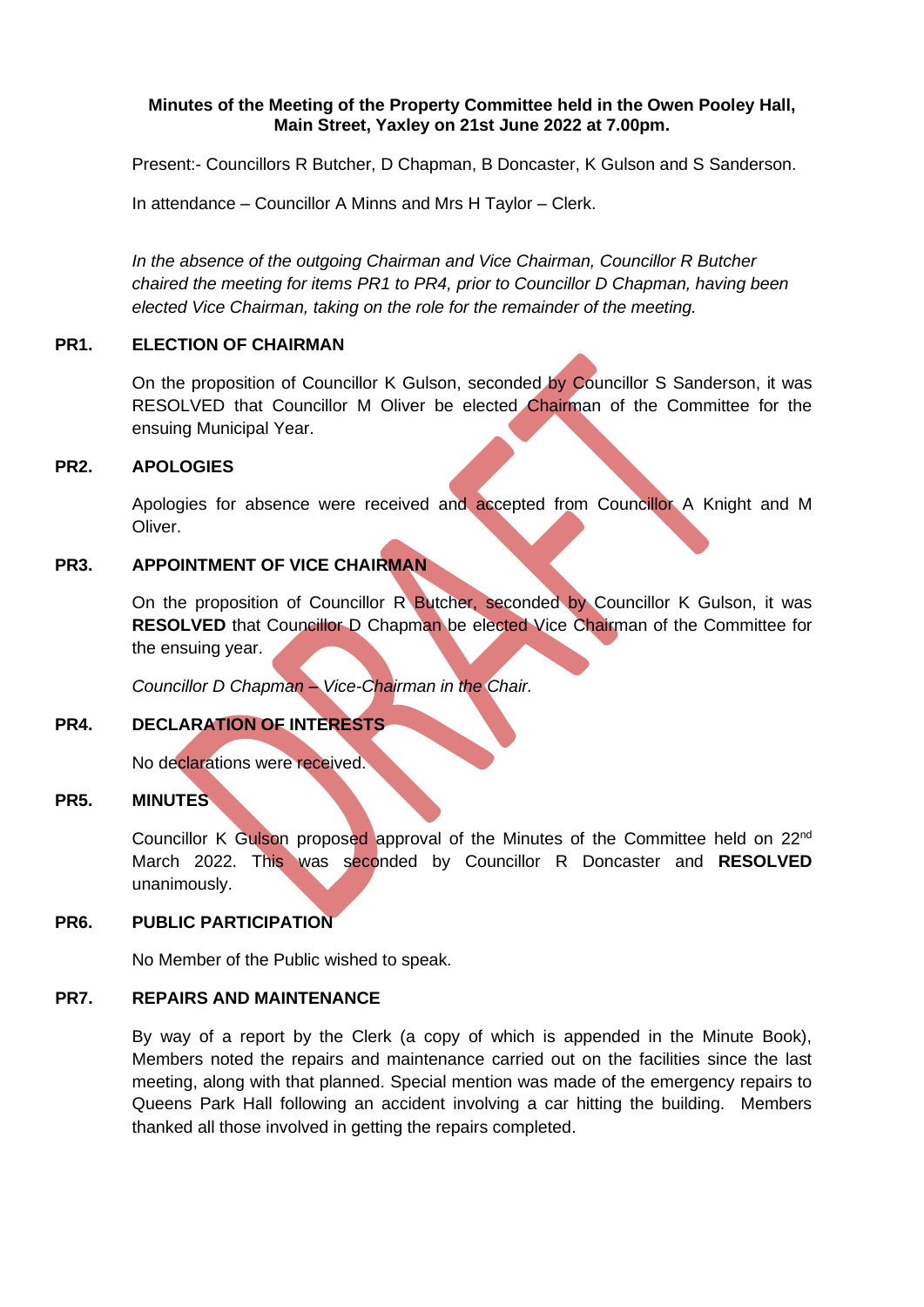With regard to general maintenance, attention was drawn to the floor of the Owen Pooley Hall which has been scraped in various places resulting in the top surface coming away. The Clerk reported that she would investigate the cost of having the floor re-sanded and sealed. The Clerk mentioned also that the plinth in the Owen Pooley kitchen had been broken under the dishwasher and the cabinet carcase and the device itself may need replacing. In the Austin Hall, quotes were being received to have the flooring replaced in the kitchen and toilet areas and once received the Clerk would consult with the Chairman and Vice Chairman with a view to having the work done over the summer.

Attention was drawn to a request from Stretton Pre School to replace the wooden fence around the garden area at the front of the Owen Pooley Hall. The proposed fence would be green mesh perimeter fence 1.9m in height and would give additional security. As the building was in a conservation area and adjacent to a listed building, the Pre School would be seeking planning permission. Having visited the area in question, Members felt that the proposed height of the new fence was too high and out of keeping with the character of the building and street scene and that a secondary fence of similar height and structure of that standing could be erected within the garden at a distance far enough away from the first fence to provide the necessary security. Whereupon it was proposed by Councillor K Gulson, seconded by Councillor R Butcher and unanimously **RESOLVED**  that the Clerk respond to Stretton Pre School with this suggestion and a request that the front garden be tidied up.

# **PR8. USE OF BUILDINGS BY REGULAR HIRERS**

In receiving a list of regular hirers for the Council's halls (a copy of which is appended in the Minute Book), Members thanked all those involved in hiring out the facilities particularly given the increase in bookings since the lifting of the covid measures.

# **PR9. FEES AND CHARGES**

By way of a report by the Clerk (a copy of which is appended in the Minute Book) Members reviewed the hire charge for the Pavilion, Austin Hall, Owen Pooley Hall and Queens Park, along with the discount awarded to Stretton Pre School and other charitable groups. In doing so, Members were advised that the Parish Council's facilities were normally closed on bank holidays, but an exception was made for regular weekly users who required 50 weeks of the year. It was explained that opening on a bank holiday incurred additional staffing costs and that these hirings should be treated similar to weekend hire.

Whereupon it was proposed by Councillor S Sanderson that

- the proposed hire rates, as outlined in the report, be approved to take effect from 1<sup>st</sup> January 2023 and a review be undertaken again in 12 months;
- bookings of eight hours or more be given one hour's usage free and that this replaces the current fixed day rate;
- the current 20% discount to Stretton Pre School be replaced from  $1<sup>st</sup>$  January 2023 with a 10% discount for the year, followed by 5% discount from 1<sup>st</sup> January 2024;
- the Clerk uses her discretion to award a 5% discount for regular charitable weekend users of the hall where she sees fit; and
- the bank holiday hall hire be charged as a weekend rate.